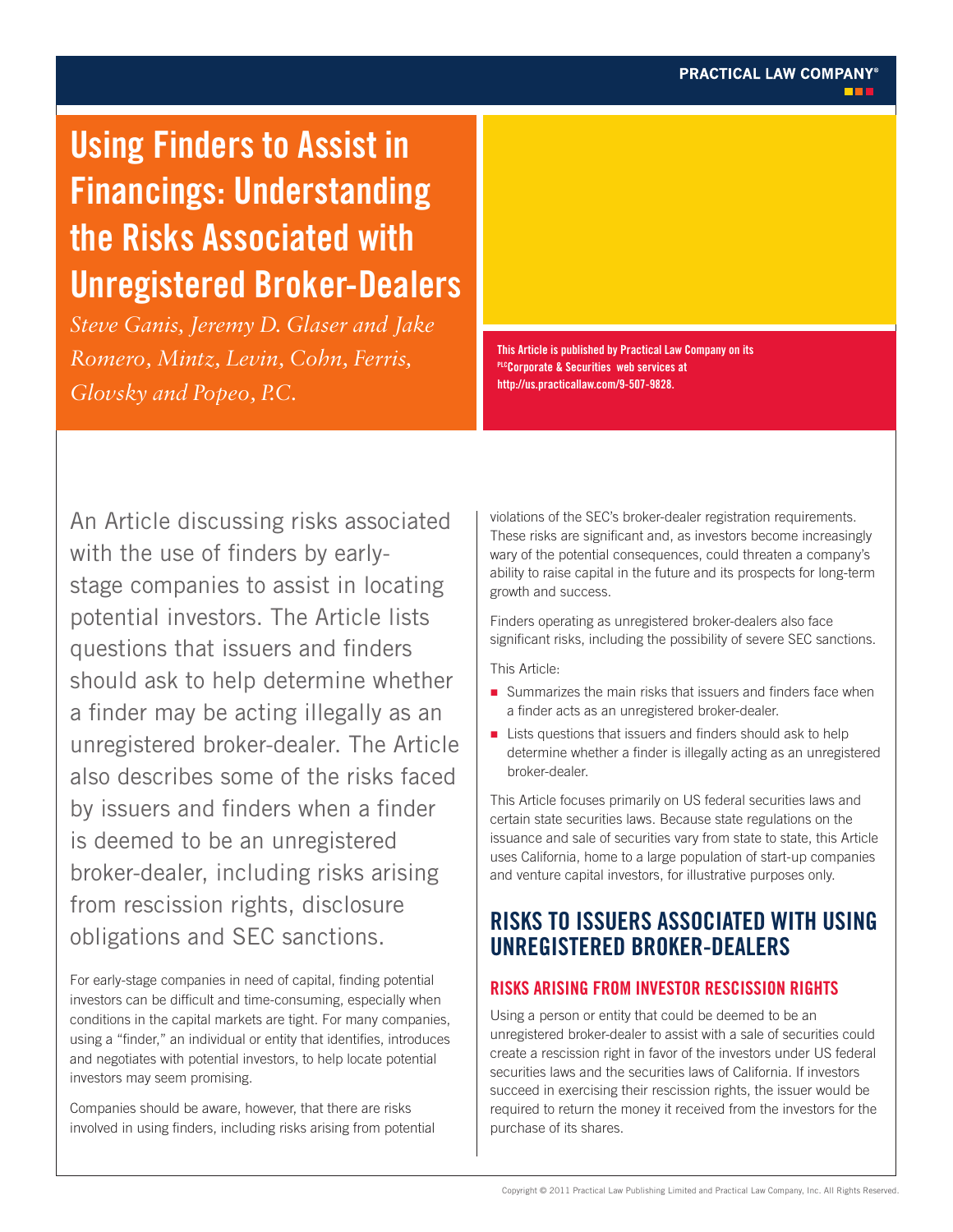#### **Investor Rescission Rights under Federal Law**

Section 29(b) of the Securities Exchange Act (Exchange Act) provides that any contract made in violation of any provision of the Exchange Act (including where performance of the contract would violate the Exchange Act) is void as to the rights of any person in violation of the relevant Exchange Act provision.

Section 29(b) is broad enough that it can be interpreted to void a securities purchase contract with any investor located through a finder that was acting in violation of the Exchange Act's brokerdealer registration requirement (see *Determining Whether a Finder is an Unregistered Broker-Dealer*). If an investor were to successfully assert this type of claim, it would have the right to:

- Demand that its securities purchase contract be rescinded.
- Require the issuer to return its funds.

Under federal law, this rescission right can be exercised until the later of:

- Three years from the date of issuance of the securities.
- One year from the date of discovery of the violation.

For companies that have used unregistered finders in the past, the risk of potential rescission rights under Exchange Act Section 29(b) in favor of past investors often raises significant obstacles to the closing of future financings. Because there is uncertainty as to how long these rescission rights can be exercised, the negative impact on future financings could linger for years.

# **Investor Rescission Rights under State Law**

In addition to regulation under the Exchange Act, many states also regulate the registration of broker-dealers. State regulations related to unregistered broker-dealers vary from state to state, with some states providing rights to investor claimants beyond those provided under federal law. For example, under California law, a rescission right is available to purchasers located in California where securities are sold to or purchased from an unregistered broker-dealer (*Cal. Corp. Code § 25501.5*).

In addition to the rescission of the sale of securities and return of investor funds, Section 25501.5 also provides that:

- The purchaser can seek damages even if it no longer owns the securities in question.
- The court has discretion to award attorney fees and costs to a plaintiff seeking rescission.

# **RISKS RELATING TO DISCLOSURE OBLIGATIONS**

Even if rescission is not demanded by past investors, the use of an unregistered broker-dealer in an earlier transaction creates disclosure obligations in related securities filings and may impact subsequent financings and acquisitions.

SEC filings required in connection with registered offerings and certain private placements, including registration statements and filings on Form D, require the issuer to disclose compensation paid to finders in connection with the offering, as do many filings

required under state blue sky laws. This type of disclosure about an unregistered finder could:

- Dissuade future investors from investing in subsequent financings.
- **Prevent the issuer's legal counsel from being able to deliver required** legal opinions in connection with any subsequent financing.

In addition, failing to disclose payments made to an unregistered broker-dealer in connection with a sale of securities could expose the issuer to potential liability for fraud under Rule 10b-5 of the Securities Act (Securities Act). For example, in March 2008 the SEC announced the settlement of fraud charges brought against W.P. Carey & Co. and its chief financial and accounting officers for failing to disclose, and later mischaracterizing, compensation paid to a broker-dealer in connection with issuances of securities (see *SEC Litigation Release No. 20501*). The settlement, which included several claims in addition to the failure to disclose, resulted in millions of dollars in fines, disgorgement of proceeds and interest payments, as well as a five-year ban preventing the former chief financial officer from serving as an officer or director of a public company. Fraud claims based on similar facts could potentially be brought by investors seeking rescission under state securities laws.

# **OTHER RISKS TO ISSUERS**

As the SEC steps up its enforcement of broker-dealer registration requirements, companies that engage unregistered broker-dealers could also find themselves subject to SEC enforcement actions under Section 20(e) of the Exchange Act for aiding and abetting an Exchange Act violation (specifically, the finder's violation of the broker-dealer registration requirements).

In addition, an issuer that uses a finder also runs the risk of losing potential exemptions from securities registration requirements under federal and state securities laws that would otherwise be available to it. For example, if a finder engages in activities prohibited under Regulation D under the Securities Act or Section 25102 of the California Corporations Code, including approaching investors other than accredited investors or engaging in general solicitation, the issuer could become ineligible for the securities registration exemptions set out in those provisions. For more information on Regulation D, see *Practice Note, Section 4(2) and Regulation D Private Placements (http://us.practicallaw.com/8-382-6259)*.

# **RISKS TO FINDERS ASSOCIATED WITH ACTING AS UNREGISTERED BROKER-DEALERS**

Issuers are not the only parties at risk when a finder is deemed to be an unregistered broker-dealer. Intermediaries acting as finders are themselves subject to significant risks, including the risk of SEC sanctions.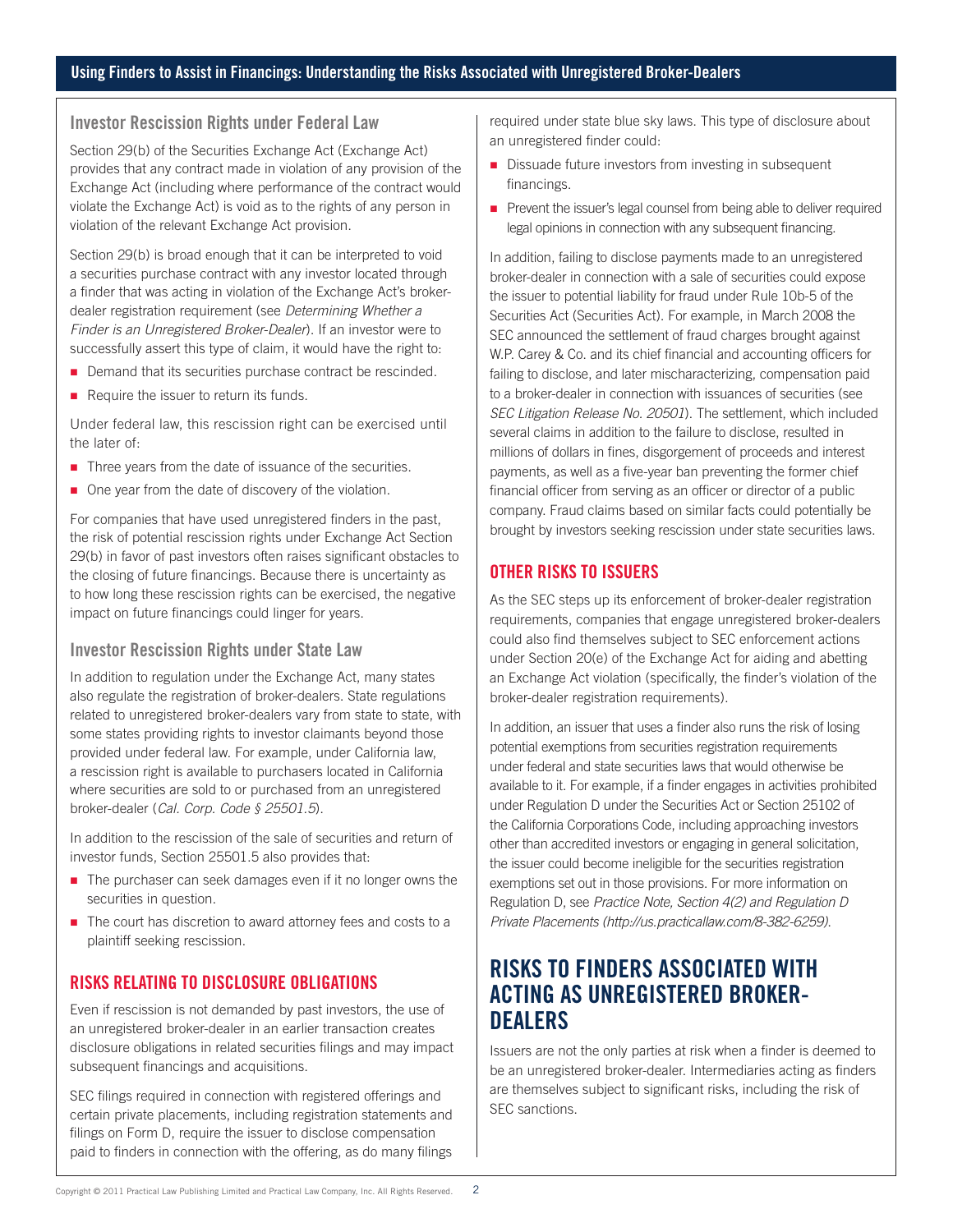# **RISKS ARISING FROM ISSUER RESCISSION RIGHTS**

# **Issuer Rescission Rights under Federal Law**

The rescission rights available under Section 29(b) of the Exchange Act also create significant risks for individuals or entities acting as finders. Specifically, an issuer could claim under Section 29(b) that its obligations to a finder under the finder's engagement agreement are void if the finder is acting in violation of the Exchange Act's broker-dealer registration requirement (see *Determining Whether a Finder is an Unregistered Broker-Dealer*).

In 2008, the Supreme Court of New York County, New York denied relief for an unregistered broker-dealer that sued to collect fees owed to it under a contract with an issuer for brokerage services (*Torsiello Capital Partners v. Sunshine State Holding Corp., 2008 N.Y. Slip Op. 30979 (April 7, 2008)* (*Torsiello Capital*)). The court held that the agreement was void and rescindable because the finder was providing the type of services that require registration with the SEC as a broker-dealer without such registration.

#### **Issuer Rescission Rights under State Law**

Similar contract rescission rights may also be available under state law. For example, under Section 25501.5 of the California Corporations Code, a rescission right is available to issuers located in California where securities are sold to or purchased from an unregistered broker-dealer. A finder deemed to be acting illegally as an unregistered broker-dealer under state law could:

- Have its engagement letter with the issuer rescinded.
- Be barred from collecting the fees payable to it under its engagement agreement.

# **RISKS RELATING TO DISCLOSURE OBLIGATIONS**

There is some risk that a finder's failure to disclose the fact that it is not registered as a broker-dealer could itself be characterized in regulatory enforcement proceedings or private litigation as a misleading omission that amounts to fraud on the issuer (see *Torsiello Capital*).

In addition, private fund managers newly required to register as investment advisers under the Dodd-Frank Wall Street Reform and Consumer Protection Act of 2010 are subject to strict disclosure requirements about any solicitation arrangements they enter into with finders (*Investment Advisers Act of 1940, Rule 206(4)-3*).

# **SEC SANCTIONS**

A finder deemed to be acting as an unregistered broker-dealer may be subject to several different penalties under federal securities laws, the most typical of which is a temporary or permanent injunction barring it from participating in the purchase or sale of securities. However, the SEC has the power to impose more severe sanctions, including disgorgement of funds and civil penalties. Although historically these harsher penalties were generally only imposed in cases involving fraud, this is no longer the case.

In April 2008, the SEC announced sanctions against an employee of Duncan Capital LLC, who specialized in arranging private investments in public equity (PIPE transactions), for acting as a broker-dealer without proper registration (see *SEC Litigation Release No. 20535*). The SEC brought its action specifically in response to the employee's failure to register as a broker-dealer. The final judgment against the employee did not include any finding of fraud but:

- Barred him from associating with any broker or dealer for one year.
- Required that he disgorge any ill-gotten gains arising from the prohibited transactions.

# **DETERMINING WHETHER A FINDER IS AN UNREGISTERED BROKER-DEALER**

Determining whether a finder may be deemed an unregistered broker-dealer under the Exchange Act can be difficult, but a number of factors provide guidance.

The Exchange Act defines a broker as any person engaged in the business of effecting transactions in securities for the account of others (*Exchange Act, Section 3(a)(4)(A)*). This definition is interpreted broadly, and encompasses activities including:

- Providing advice regarding the value of securities.
- **Locating issuers.**
- Soliciting new clients.
- Assisting in the structuring and negotiation of securities transactions.
- Disseminating quotes for securities.

(*InTouch Global, LLC, SEC No-Action Letter (November 14, 1995)*.)

Under Section 15(a)(1) of the Exchange Act, it is unlawful for any broker or dealer to induce or attempt to induce the purchase or sale of any security unless such broker or dealer is registered with the SEC. For more information about broker-dealer registration requirements, see *Practice Note, US Broker-Dealer Registration: Overview (http://us.practicallaw.com/5-386-0339)*.

Given the broad nature of the broker-dealer definition, some finders may not realize when their activities trigger a registration requirement.

Set out below are questions that issuers and finders should ask to help determine whether a finder may be deemed an unregistered broker-dealer.

# **DOES THE FINDER RECEIVE TRANSACTION-BASED COMPENSATION?**

Finders often prefer to structure their compensation as a percentage of the funds raised by the company, while companies prefer to pay finders only if they are successful in helping to raise capital.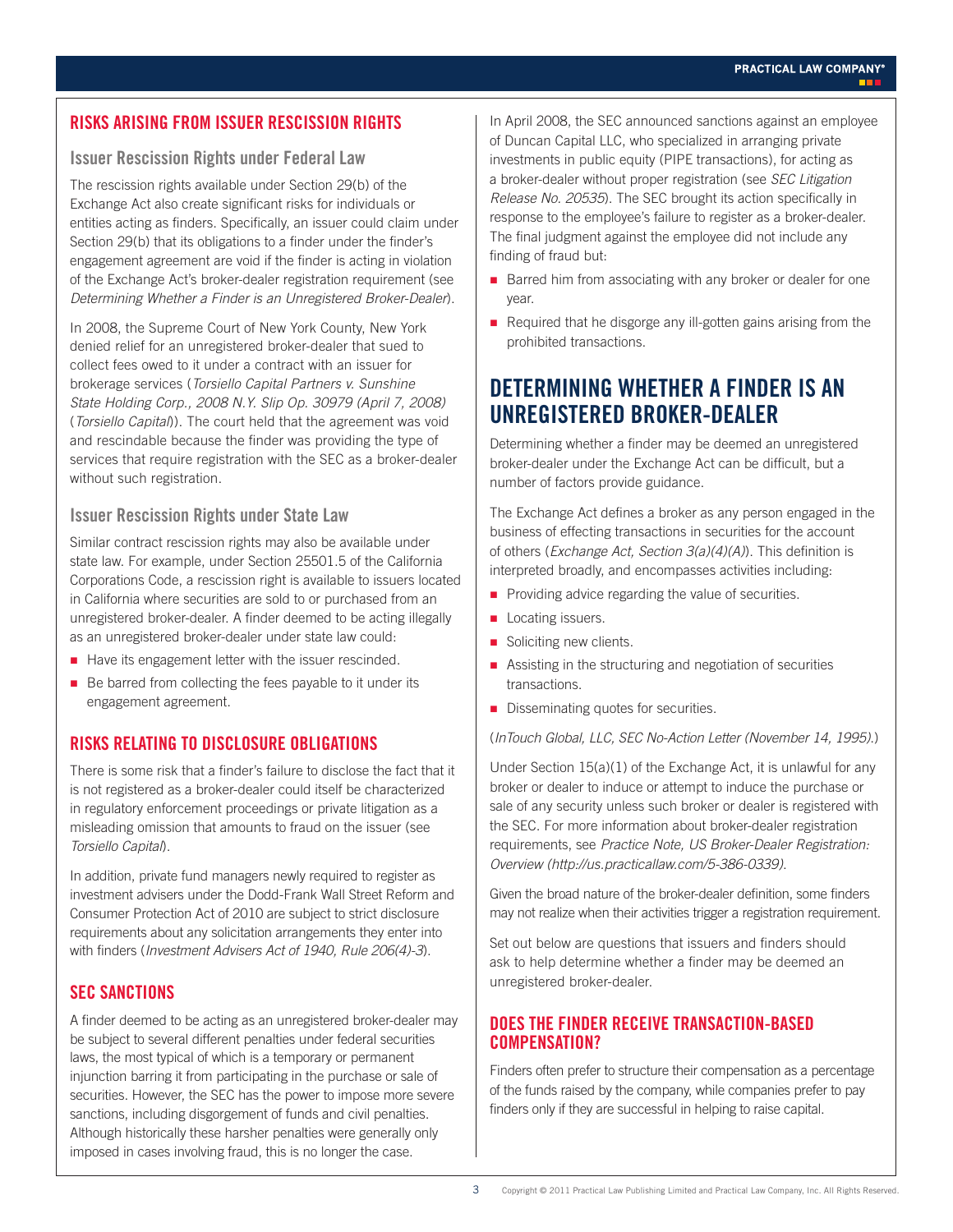#### **Using Finders to Assist in Financings: Understanding the Risks Associated with Unregistered Broker-Dealers**

However, percentage commissions and other compensation arrangements that vary depending on the amount invested create a substantial likelihood that a finder would be viewed as a brokerdealer required to register with the SEC. In its no-action letters, the SEC has consistently treated transaction-based compensation as a key factor in determining whether a finder is acting as a broker-dealer (see, for example, *Mike Bantuveris, SEC No-Action Letter (October 23, 1975); Nemzoff & Co., LLC, SEC No-Action Letter (November 30, 2010)*).

The amount of compensation, in absolute terms or relative to the finder's total income, does not dictate whether broker-dealer registration is required. Even if transaction-based compensation is only a small part of a finder's total income, the SEC may still consider the finder to be "in the business of effecting transactions in securities for the account of others" as that phrase is used in the definition of broker in Section 3(a)(4)(A) of the Exchange Act (see, for example, *Herbruck, Alder & Co., SEC No-Action Letter (June 4, 2002); Mike Bantuveris, SEC No-Action Letter (October 23, 1975)*).

In contrast, the SEC has granted no-action relief to presumptive broker-dealers in several cases where other factors discussed in this Article were present but transaction-based compensation was not (see, for example, *Putnam Investor Services, Inc., SEC No-Action Letter (December 31, 2009); Goldman, Sachs & Co., SEC No-Action Letter (January 17, 2007)*).

In one notable exception, the SEC indicated that a finder may not be required to register as a broker-dealer, even where its compensation is transaction-based, in the limited circumstances where the party acquiring securities is purchasing 100% of the outstanding securities of a business as a going concern and other factors are present (see *Country Business, Inc., SEC No-Action Letter (November 8, 2006)*). In the Country Business, Inc. (CBI) no-action letter, the SEC staff indicated it would not recommend an enforcement action against CBI where CBI represented, among other factors, that:

- CBI would:
	- have a limited role in negotiations between the seller and purchaser;
	- not advise either party; and
	- not assist the purchaser in obtaining financing.
- The transaction would be structured as a sale of 100% of either the assets or the equity securities of the business to a single purchaser, but only the sale of assets would be advertised.
- CBI's compensation would:
	- be determined before the decision on how to effect the sale of the business;
	- be a fixed fee, hourly fee, commission, or a combination of those, that would be based on the consideration received by the seller, regardless of the means used to effect the transaction; and
	- not vary according to whether the sale is achieved through a sale of assets or securities.

Though transaction-based compensation for an unregistered finder is often sufficient to trigger a broker-dealer registration requirement, the CBI no-action letter suggests that a very narrow exception exists where the transaction-based compensation is paid in connection with a transaction on terms mirroring those on which the SEC staff conditioned its no-action relief to CBI.

#### **DOES THE FINDER ENGAGE IN SOLICITATION OF POTENTIAL INVESTORS?**

Generally, solicitation of potential investors by a finder would suggest that it is acting as an unregistered broker-dealer. However, determining what activities constitute solicitation can be difficult because solicitation can take several forms. Generally, solicitation can be any action designed to persuade or incentivize another person to purchase a security. Activities as broad as general newspaper advertisements or as targeted as individuallyaddressed e-mails could constitute solicitation (see, for example, *SEC v. Schmidt, Fed. Sec. L. Rep. 93202 (S.D.N.Y. 1971); Nemzoff & Co., LLC, SEC No-Action Letter (November 30, 2010)*).

In a 2010 no-action letter denying an applicant's request for relief, the SEC indicated that a finder's introduction of investors who may have an interest in a securities investment implies both:

- $\blacksquare$  Pre-screening of potential investors to determine their eligibility to purchase the securities.
- Pre-selling the securities to gauge the investors' interest.

(*Brumberg, Mackey & Wall, P.L.C., SEC No-Action Letter (May 17, 2010)*.)

This no-action letter suggests that, in the SEC's view, both prescreening and pre-selling are broker-dealer functions that would trigger the broker-dealer registration requirement.

# **DOES THE FINDER PROVIDE ADVICE OR ENGAGE IN NEGOTIATIONS?**

Providing advice, particularly about the value of the securities involved, or assisting investors in negotiating the terms of a sale of securities brings a finder within the Exchange Act definition of broker. These activities may be problematic even if the finder is performing a due diligence function of providing investors with detailed information about the issuer.

For a finder's activities to fall reliably outside the broker-dealer definition, its involvement should not extend beyond the ministerial function of facilitating the exchange of documents or information (see, for example, *Samuel Black, SEC No-Action Letter (December 20, 1976)*).

# **DOES THE FINDER HAVE PREVIOUS SECURITIES SALES EXPERIENCE OR A HISTORY OF DISCIPLINARY ACTION?**

The SEC is concerned that persons who have been barred from engaging in the purchase or sale of securities may attempt to operate as finders to evade broker-dealer registration requirements.